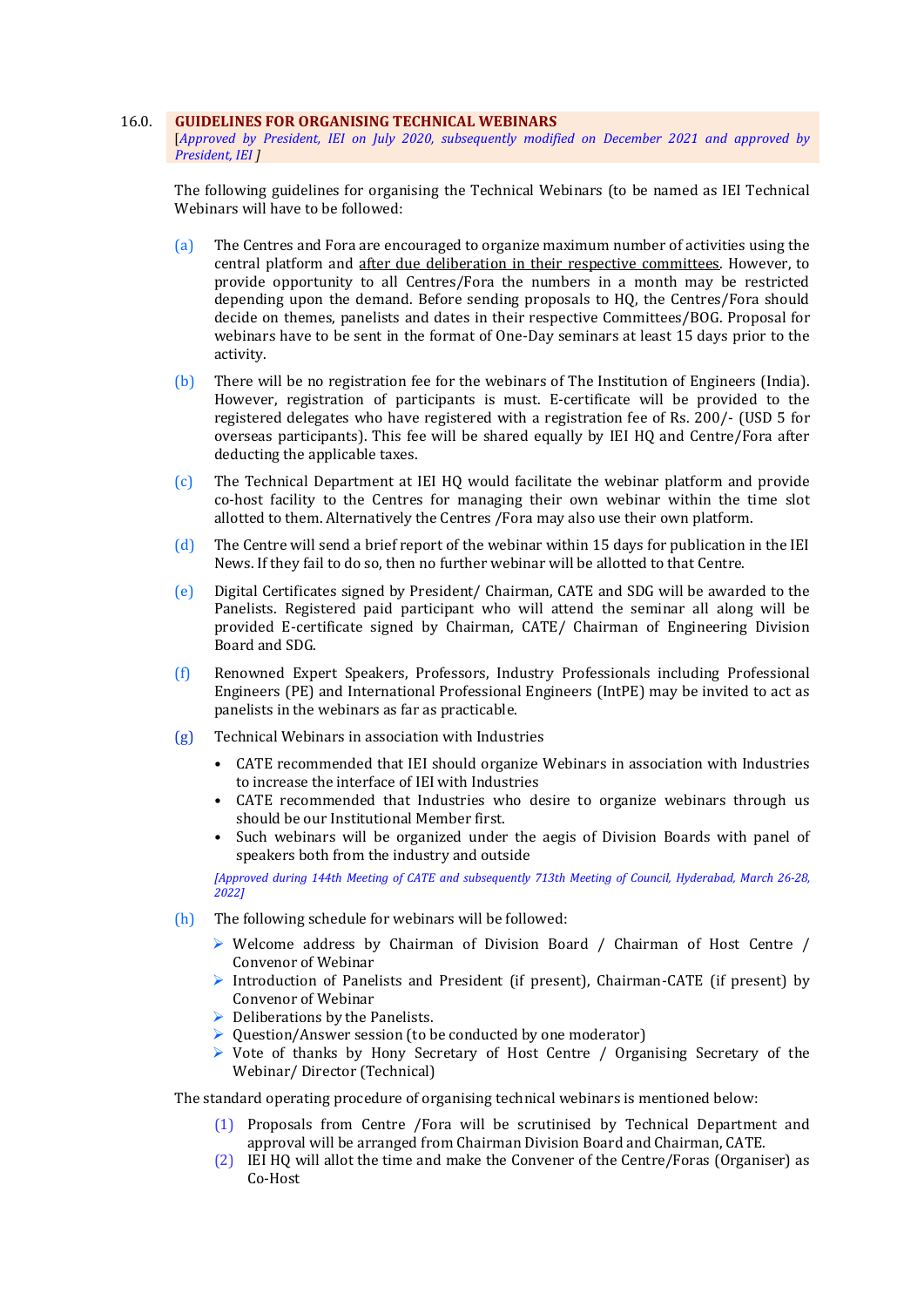- (3) IEI HQ shall host/power the Webinar on its Virtual Platform which shall also be streamed live on the IEI YouTube Channel.
- (4) IEI HQ shall provide technical & logistic support from start to finish.
- (5) If the Centres /Fora use their own platform, they will send the link to Technical Department for preparation of flyer and communicating the same to our members.
- (6) The registration fee for e-Certification will be equally shared between IEI HQs and the Organiser. IEI HQs will send the same in due course.

The flyer and invitation of the Technical Webinars will have to follow the approved design.

Submissions of proposals and reports have to follow the approved format.

The **Proposal Format**, **Flyer Format** and **Report Format** are enclosed as **ANNEXURE XIIA, ANNEXURE XIIB** and **ANNEXURE XIIC**, respectively.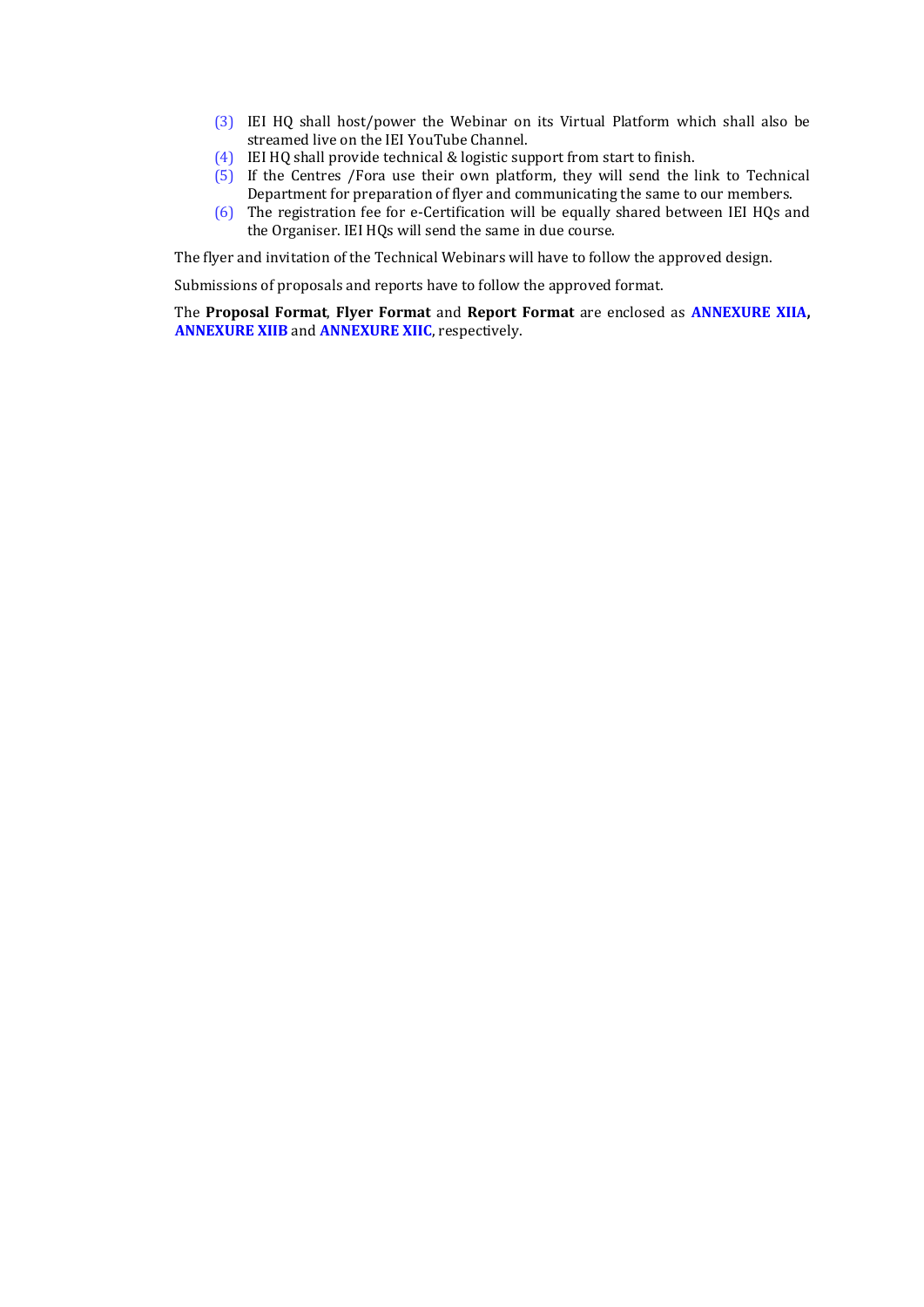## **PROPOSAL FORMAT FOR IEI TECHNICAL WEBINAR**

### **Request by Centres for Holding Technical Activities through Webinar**

|                                                                                                                              | For use by Headquarters (Programme code): |                                       |                |  |               |       |  |  |  |  |
|------------------------------------------------------------------------------------------------------------------------------|-------------------------------------------|---------------------------------------|----------------|--|---------------|-------|--|--|--|--|
|                                                                                                                              |                                           |                                       |                |  |               |       |  |  |  |  |
|                                                                                                                              | Divn. Board                               | <b>Financial Year</b>                 | Programme type |  | Programme No. |       |  |  |  |  |
| Name of the Centre / Forum:                                                                                                  |                                           |                                       |                |  |               |       |  |  |  |  |
| Proposed Programme:                                                                                                          | Webinar                                   |                                       |                |  |               |       |  |  |  |  |
| Title of the Programme:                                                                                                      |                                           |                                       |                |  |               |       |  |  |  |  |
| Under the aegis of which Divisional Board:                                                                                   |                                           |                                       |                |  |               |       |  |  |  |  |
| <b>Program Date:</b>                                                                                                         | Program Time:                             |                                       |                |  |               |       |  |  |  |  |
| Associate organization (if any):                                                                                             |                                           |                                       |                |  |               |       |  |  |  |  |
| Approved in State / Local Centre / Forum Committee Meeting:<br><b>Meeting No.:</b><br>Date:                                  |                                           |                                       |                |  |               |       |  |  |  |  |
| Brief Write-up about the theme (preferably within 300 words):                                                                |                                           |                                       |                |  |               |       |  |  |  |  |
| <b>Details of Panelists:</b><br><b>Panelist No. 1</b>                                                                        |                                           |                                       |                |  |               |       |  |  |  |  |
| Name:                                                                                                                        |                                           |                                       |                |  |               |       |  |  |  |  |
| Designation:                                                                                                                 |                                           |                                       |                |  |               | Photo |  |  |  |  |
| Mobile No. and Email:                                                                                                        |                                           |                                       |                |  |               |       |  |  |  |  |
| Credential in Brief:                                                                                                         |                                           |                                       |                |  |               |       |  |  |  |  |
|                                                                                                                              |                                           |                                       |                |  |               |       |  |  |  |  |
|                                                                                                                              |                                           |                                       |                |  |               |       |  |  |  |  |
| <b>Panelist No. 2</b>                                                                                                        |                                           |                                       |                |  |               |       |  |  |  |  |
| Name:                                                                                                                        |                                           |                                       |                |  |               |       |  |  |  |  |
| Designation:                                                                                                                 |                                           |                                       |                |  |               | Photo |  |  |  |  |
| Mobile No. and Email:                                                                                                        |                                           |                                       |                |  |               |       |  |  |  |  |
| Credential in Brief:                                                                                                         |                                           |                                       |                |  |               |       |  |  |  |  |
|                                                                                                                              |                                           |                                       |                |  |               |       |  |  |  |  |
| <b>Panelist No. 3</b>                                                                                                        |                                           |                                       |                |  |               |       |  |  |  |  |
| Name:                                                                                                                        |                                           |                                       |                |  |               |       |  |  |  |  |
| Designation:                                                                                                                 |                                           |                                       |                |  |               | Photo |  |  |  |  |
| Mobile No. and Email:                                                                                                        |                                           |                                       |                |  |               |       |  |  |  |  |
| Credential in Brief:                                                                                                         |                                           |                                       |                |  |               |       |  |  |  |  |
|                                                                                                                              |                                           |                                       |                |  |               |       |  |  |  |  |
| <b>Details of Moderator:</b>                                                                                                 |                                           |                                       |                |  |               |       |  |  |  |  |
| Name:                                                                                                                        |                                           |                                       |                |  |               |       |  |  |  |  |
| Designation:                                                                                                                 |                                           |                                       |                |  |               | Photo |  |  |  |  |
| Mobile No. and Email:                                                                                                        |                                           |                                       |                |  |               |       |  |  |  |  |
| Credential in Brief:                                                                                                         |                                           |                                       |                |  |               |       |  |  |  |  |
|                                                                                                                              |                                           |                                       |                |  |               |       |  |  |  |  |
| For Use by Chairman, Division Board, Chairman, CATE and Headquarters:                                                        |                                           |                                       |                |  |               |       |  |  |  |  |
| Put-up to Chairman,                                                                                                          |                                           | <b>Comments of Chairman, Division</b> |                |  |               |       |  |  |  |  |
| Division Board on:                                                                                                           |                                           | Board received on:                    |                |  |               |       |  |  |  |  |
| <b>Comments of Chairman Div. Board:</b><br>Approved /<br>Not Approved / To be Revised<br><b>Suggested Revision (if any):</b> |                                           |                                       |                |  |               |       |  |  |  |  |
| Put-up to Chairman,                                                                                                          |                                           | <b>Comments of Chairman, CATE</b>     |                |  |               |       |  |  |  |  |
| <b>CATE</b> on:                                                                                                              |                                           | received on:                          |                |  |               |       |  |  |  |  |
| <b>Comments of Chairman, CATE:</b>                                                                                           |                                           |                                       |                |  |               |       |  |  |  |  |
| Approved / Not Approved / To be Revised<br><b>Suggested Revision (if any):</b>                                               |                                           |                                       |                |  |               |       |  |  |  |  |
| Information to Centre about decision or to incorporate suggested revision (if any) on:                                       |                                           |                                       |                |  |               |       |  |  |  |  |
|                                                                                                                              |                                           |                                       |                |  |               |       |  |  |  |  |

*Proposals to be sent 15 days prior to the proposed dates of the Webinar*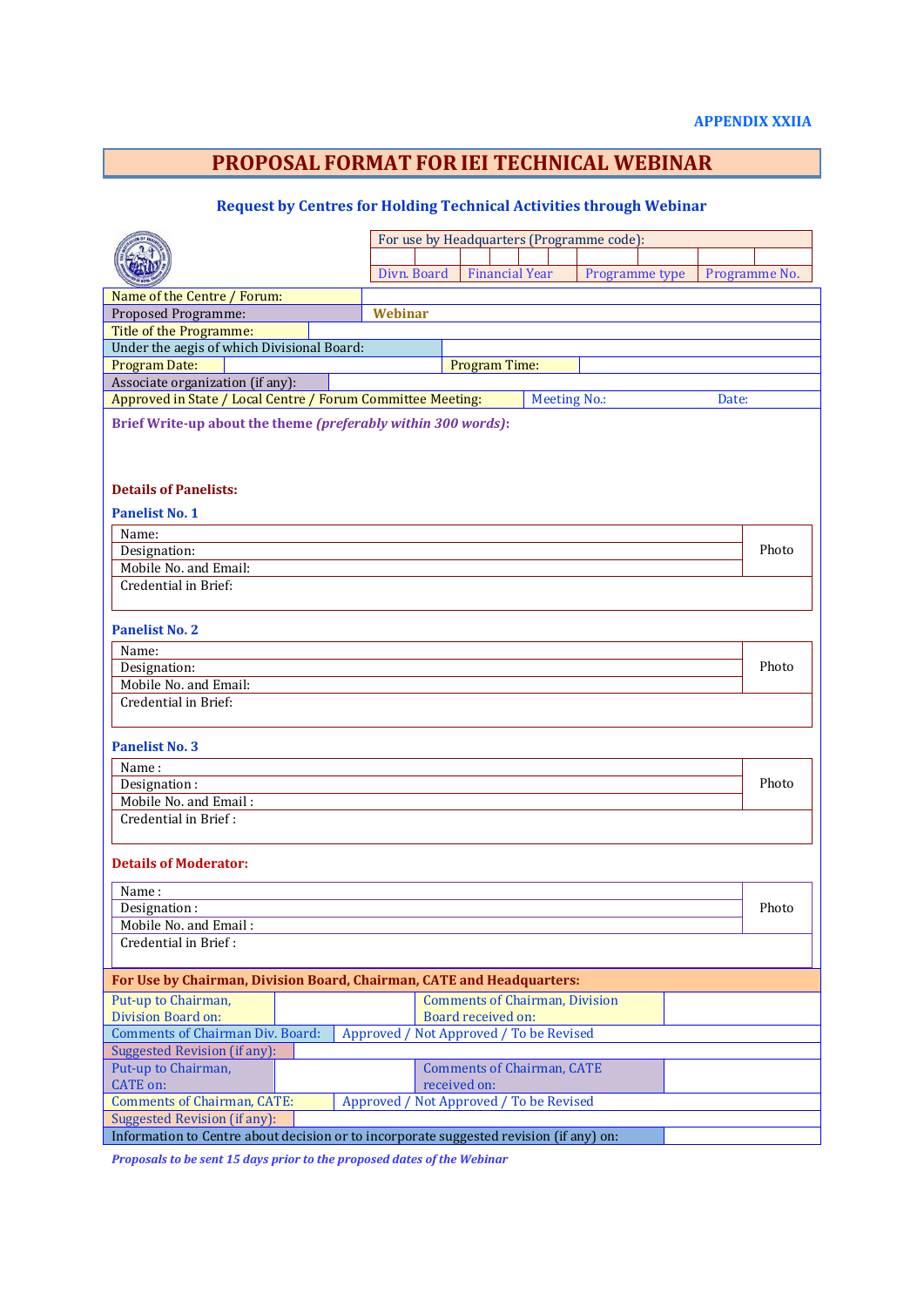### **FLYER FORMAT FOR IEI TECHNICAL WEBINAR**



# The Institution of Engineers (India)

8 Gokhale Road, Kolkata 700020, West Bengal, India (Established in 1920, Incorporated by Royal Charter 1935) A Scientific and Industrial Research Organistion

A Century of Service to the Nation

### **IEI Technical Webinar**

### **(Theme)**

Organised by

……………… State/Local Centre / Forum

Platform: Zoom Webinar

**Panelists :**

Name, Designation and photo

#### **Moderator :**

Name, Designation and photo

For any assistance, please email to: <Centre/ Fora email>

Registration is a must for attending the webinar and **there is no Registration Fee**. To obtain E-certificate of participation, the registered delegates have to pay a registration fee of Rs.200/-(USD 5 for overseas participants)

### **Click here for Registration**

(To be provided by Technical Department)

The participants who opt for '**e-Certificate of Participation**', need to register themselves first using the above mentioned registration link and thereafter make a nominal payment of INR 200/- (US\$ 5 for overseas participants) [+ GST @ 18% as applicable] using the payment gateway available against the link:

(To be provided by Technical Department)

### **Live streaming of the event can be viewed on**

https://www.youtube.com/channel/UCb-dnZOohQvbRdoxpsDYwsA